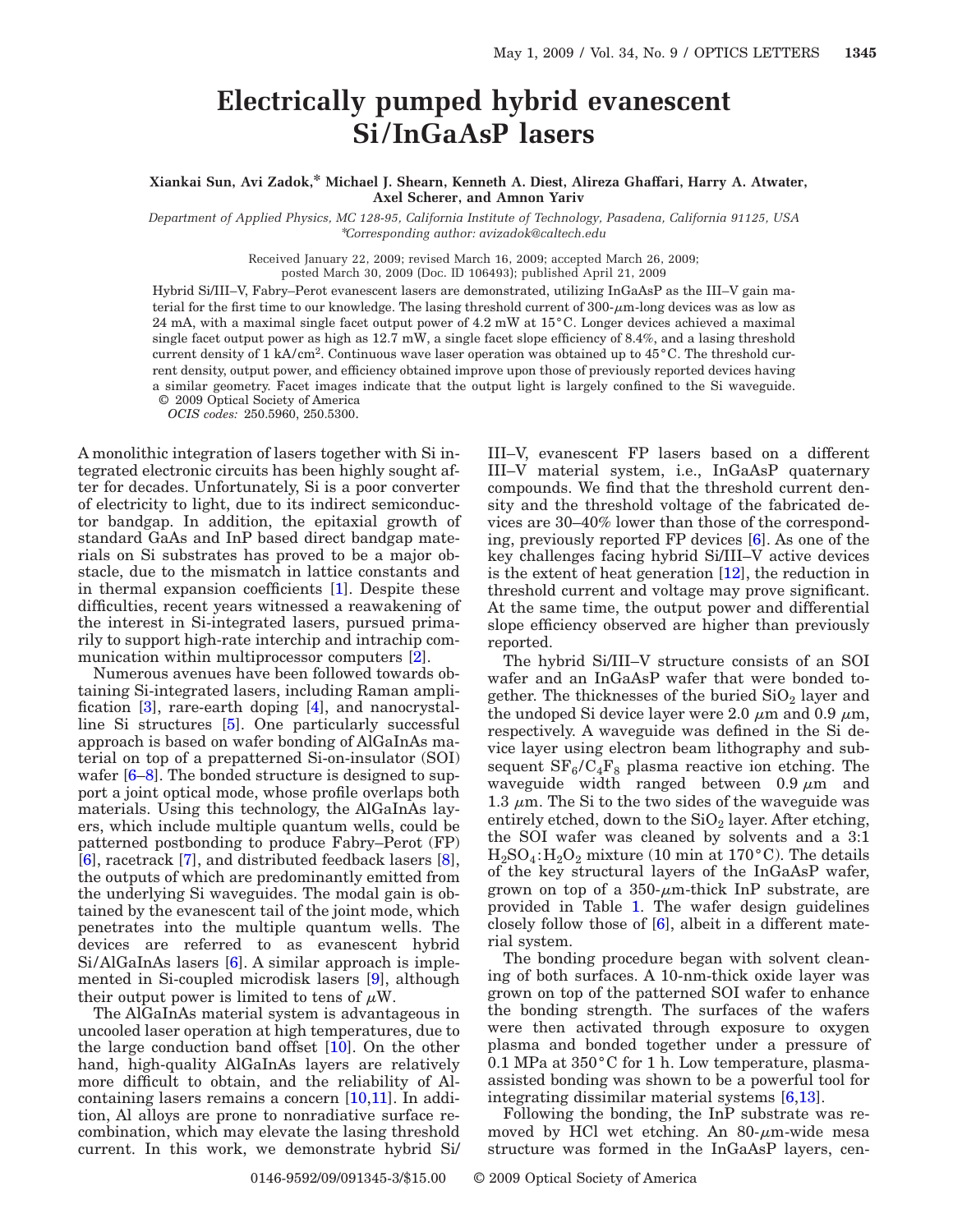<span id="page-1-0"></span>

| Layer                                    | Material                        | Thickness (nm) | Bandgap (eV) | Doping $\rm(cm^{-3})$                      |
|------------------------------------------|---------------------------------|----------------|--------------|--------------------------------------------|
| <i>p</i> -side contact layer             | $p\text{-}In_{0.53}Ga_{0.47}As$ | 200            | 0.77         | $p > 10^{19}$                              |
| Upper cladding layer                     | $p$ -InP                        | 1500           | 1.34         | $p = 10^{18} \rightarrow 5 \times 10^{17}$ |
| Separate confinement layers              | In GaAsP                        | 40             | 1.08         | undoped                                    |
|                                          | In GaAsP                        | 40             | 0.99         | undoped                                    |
| Quantum wells $(1\%$ compressive strain) | InGaAsP $(\times 5)$            | 7              | 0.83         | undoped                                    |
| Barriers (0.3% tensile strain)           | InGaAsP $(\times 4)$            | 10             | 0.99         | undoped                                    |
| Separate confinement layers              | InGaAsP                         | 40             | 0.99         | undoped                                    |
|                                          | In GaAsP                        | 40             | 1.08         | undoped                                    |
| $n$ -side contact layer                  | $n$ -In $P$                     | 110            | 1.34         | $n = 10^{18}$                              |
| Superlattice                             | $n$ -InGaAsP $(\times 2)$       | 7.5            | 1.13         | $n = 10^{18}$                              |
|                                          | $n\text{-}InP(x2)$              | 7.5            | 1.34         | $n = 10^{18}$                              |
| Bonding layer                            | $n$ -InP                        | 10             | 1.34         | $n = 10^{18}$                              |

**Table 1. InGaAsP Wafer Epilayer Structure**

tered above the Si waveguide, through photolithography and subsequent three-phase wet etching, down to the *n*-InP contact layer (see Table [1\)](#page-1-0). The etching solutions were (a) 1:1:10 mixture of  $H_2SO_4$ : $H_2O_2$ : H2O (*p*-InGaAs layer, 60 s), (b) 2:1 mixture of HCl:H2O (*p*-InP layer, 30 s), and (c) 1:1:10 mixture of  $H_2SO_4$ : $H_2O_2$ : $H_2O$  (quaternary layers, 4 min). Metal contacts were deposited for the *p* side (Cr/AuZn/Au) on top of the remaining *p*-InGaAs layer, and for the *n*-side (Cr/AuGe/Au) on the exposed *n*-InP layer to the two sides of the mesa. The current flow was laterally confined to a  $5$ - $\mu$ m-wide channel by means of proton implantation on its two sides [\[14\]](#page-2-13). The implantation dosage and proton energy were  $5 \times 10^{14}$ cm−2 and 170 keV, respectively. Finally, the Si substrate was lapped down to a thickness of 50  $\mu$ m, and device bars were cleaved and annealed at 410°C for 10 s. The annealing assists in the diffusion of Zn from the *p*-side metal contact into the *p*-side layers, and therefore reduces the resistance of that region. Figure [1](#page-1-1) shows a top view optical microscope image and scanning electron microscope (SEM) images of the device's cross section.

Figure  $2(a)$  shows the output power and device voltage versus current (L-I-V curve) of a  $960-\mu m$ long device, mounted on a thermoelectric cooler at 15°C. The turn-on voltage was 0.8 V, and the lasing threshold voltage  $V_{th}$  was 1.3 V. The threshold current *I*th was 60 mA, corresponding to a threshold current density  $J_{\text{th}}$  of 1.25 kA/cm<sup>2</sup>. The maximum power output  $P_{\text{max}}$  from a single facet was 12.5 mW, and the differential slope efficiency  $\eta_{\text{diff}}$  for a single facet was 8.4%. The series resistance of the laser was  $8\Omega$ . The inset of Fig.  $2(a)$  shows  $I_{th}$  as a function of temperature. Continuous wave lasing was achieved at temperatures up to 45°C, and the characteristic temperature of the device was found to be 39°K. Figure [2\(b\)](#page-2-14) shows the laser spectrum, whose central wavelength was 1490 nm. The modal loss  $\alpha_i$  was estimated as 28 cm−1, using Hakki–Paoli measurements below the bandgap [\[15\]](#page-2-15). The measured values of  $\eta_{\text{diff}}$ and  $\alpha_i$  correspond to an internal quantum efficiency of 0.54.  $J_{\text{th}}$  of 1–1.5 kA/cm<sup>2</sup> were obtained for numerous devices, having lengths ranging between 300 and 1500  $\mu$ m.  $I_{th}$  of the 300- $\mu$ m-long devices was

 $24$  mA at  $15\,^{\circ}\mathrm{C},$  with  $P_{\mathrm{max}}$  of  $4.2$  mW.  $J_{\mathrm{th}}$  and  $V_{\mathrm{th}}$  of the devices are about 35% lower than those of previously reported FP hybrid Si/AlGaInAs lasers [\[6\]](#page-2-5). At the same time, the devices'  $P_{\text{max}}$  is 70% higher, and their  $\eta_{\text{diff}}$  is 30% higher. At this stage, we cannot yet

<span id="page-1-1"></span>

Fig. 1. (Color online) (a) Top view of a fabricated device. (b) SEM overview of a cross section of the device. (c) SEM close-up view of the device cross section at the Si waveguide region. Approximate ion implanted regions are superimposed on the image for illustration.